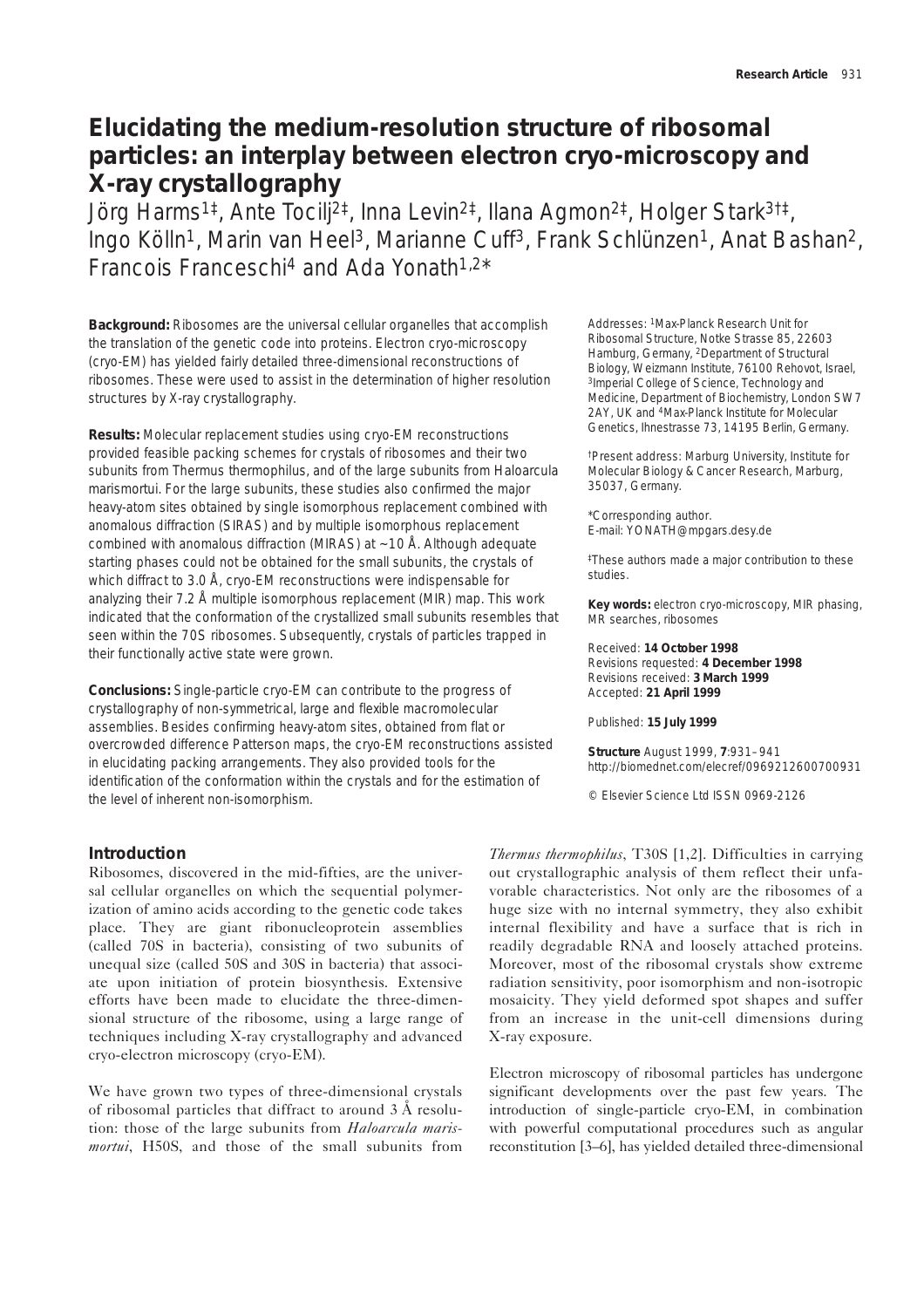images of bacterial ribosomal particles and their functional complexes [7–13]. These three-dimensional reconstructions resemble the consensus topography observed by traditional negative-staining EM and confirm the existence of internal features, mainly associated with vacant spaces such as tunnels and hollows, detected about a decade ago in reconstructions from negatively stained crystalline arrays [14–17]. They have also been interpreted along similar lines, in conjunction with biochemical findings accumulated over three decades [18,19]. Using the reconstructions obtained from negatively stained arrays we have conducted combined EM/X-ray studies at different levels [20] that clearly pointed to the need for more detailed starting models.

With the availability of cryo-EM three-dimensional reconstructions, a fruitful interface between EM imaging and X-ray crystallography became feasible. The suitability of EM information for yielding adequate X-ray phases that lead to structure determination was first shown for the tomato bushy stunt virus, a system with a high level of noncrystallographic symmetry [21]. Similar studies were performed later on other viruses [22] and smaller macromolecules [23]. In studies of complicated structures, such as the proteosome [24] and the chaperonin GroEL [25], EM was useful in confirming their internal symmetry. The overall shape of the nucleosome [26], as observed by EM, was initially combined with the known DNA periodicity. EM of muscle fibers and high-resolution structures of the muscle proteins were exploited together for the determination of the structure of the actin–myosin complex [27]. Only a few molecular replacement (MR) studies of large assemblies with no internal symmetry, such as ribosomes, however, have been reported so far [2,19,28].

We report here three approaches to MR studies of ribosomal particles from *T. thermophilus* and of H50S, the large ribosomal subunit from *H. marismortui*. We used pure MR searches and their verification by noncrystallographic information for the 70S ribosomes from *T. thermophilus*, T70S. We then employed MR combined with experimental phasing, including the confirmation of heavyatom sites detected independently by crystallographic methods, for the 50S subunits from *T. thermophilus*, T50S, and for H50S. For the latter, the exploitation of the MR results for the estimation of the level of non-isomorphism and the suitability of the crystallographic data for efficient phasing is suggested. We employed MR as a tool for confirming independently determined packing diagrams, for better understanding of crystal selectivity and for the design of controlled conformational rearrangements within the crystals for T30S.

# **Results**

# **The whole ribosome: T70S**

The T70S reconstruction, performed at 24 Å resolution as for E70S (70S from *Escherichia coli*) [7,8], revealed detail

including a network of tunnels through the 50S part and a large gap between the two subunits, similar to features detected earlier in reconstructions from two-dimensional arrays of 50S and 70S from *Bacillus stearothermophilus* [15,16]. T70S crystals diffract to a comparable resolution,  $20-24$  Å [29-31]. A complex of T70S with two molecules of PhetRNAPhe, however, yielded crystals isomorphous to those of T70S but diffracting to  $12-17 \text{ Å}$  [31]; the latter were used for the MR studies.

A unique solution, with Cf (correlation coefficient, calculated using structure factors) of 72%, Ci (correlation coefficient, calculated using intensities) of 73%, agreement factor (R) of 45% and a contrast (the ratio between the correlation coefficient of the best solution and that of the following one) of 1.5, was obtained when the EM reconstruction was expanded isotropically by 2% (see Materials and methods section) and used for MR searches at 20–40 Å (Figure 1). The same solution was obtained for a large range of resolutions and radii, but with somewhat inferior scores. The map assembled according to this solution (Figure 2) shows no collisions or short contacts, and the MR packing scheme agrees with the arrangement detected in electron micrographs of positively stained thin sections of the T70S crystals.

### **The large ribosomal subunits: T50S and H50S**

The crystals of T50S diffract nominally to 8.7 Å [32], but yield useful data to only 10–12 Å. Rotation and translation searches were performed using the 17 Å cryo-EM reconstruction of this particle, shrunk isotropically by 4% (see Materials and methods section). These searches (Figure 3) resulted in a single unique solution (Cf =  $65\%$ , Ci =  $67\%$ ,





The agreement factor  $R(F_c/F_{obs})$  of the MR result for the cryo-EM reconstruction of T70S in the crystal, as a function of resolution.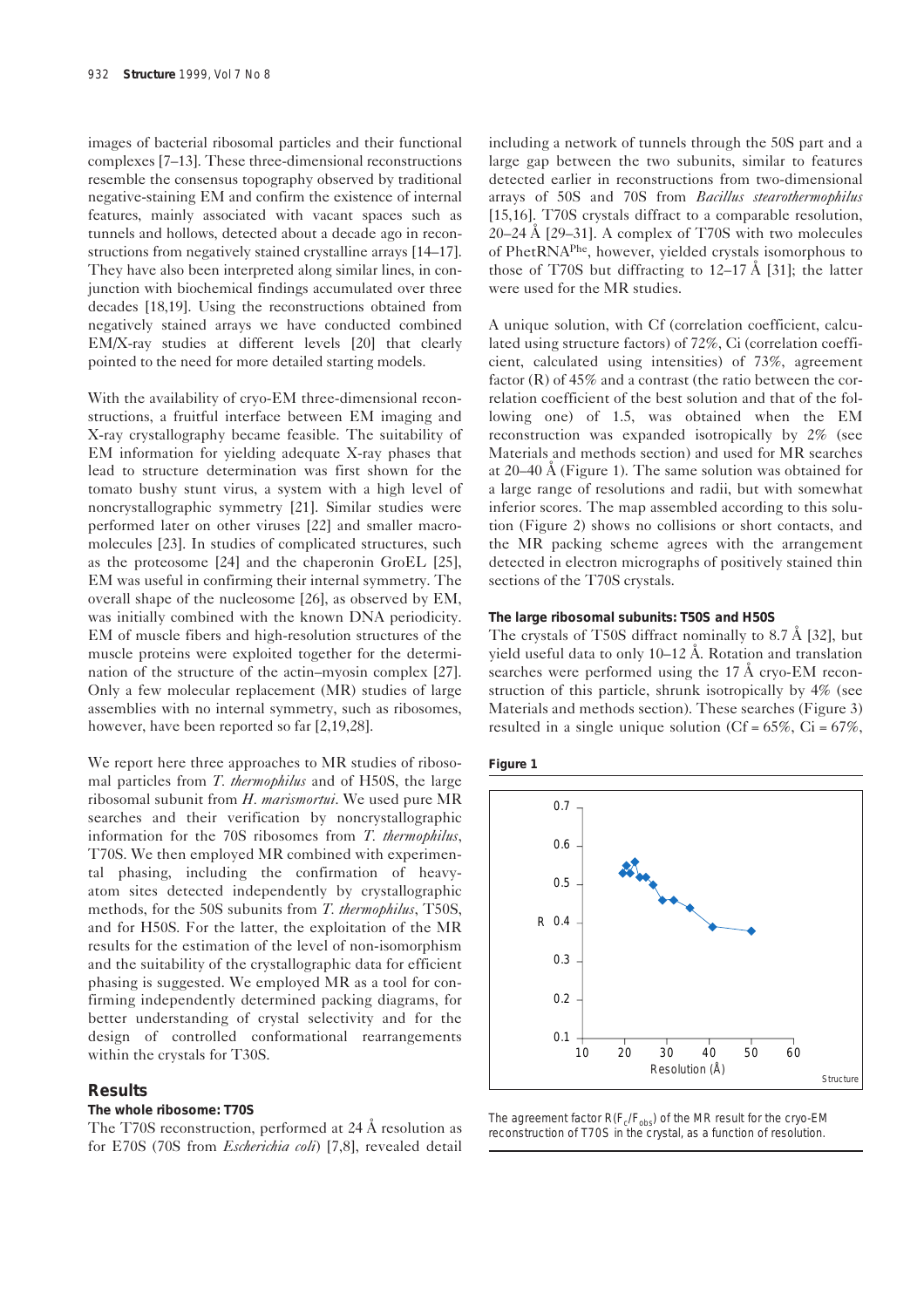#### **Figure 2**

**(a)** The packing of the whole ribosome (T70S), assembled by positioning the 24 Å EM reconstruction in the crystallographic unit cell according to the MR search. **(b)** The packing of the large ribosomal subunit (T50S), assembled by positioning the 17 Å EM reconstruction in the crystallographic unit cell according to the MR results.



 $R = 41\%$  and contrast(i) = 1.8) exhibiting normal interparticle contacts without overlap (Figure 2).

Crystallographic data were collected to 10 Å from native and  $Ta<sub>6</sub>Br<sub>14</sub>$ -soaked crystals of T50S. Two sites, extracted from isomorphous and anomalous difference Patterson maps, were used for initial SIRAS (single isomorphous replacement combined with anomalous diffraction). Final statistics:  $R_{\text{collis}} = 0.59$  (total); 0.87 (anomalous); phasing power = 1.95; figure of merit  $(FOM) = 0.58$ . These two sites were placed in the map phased according to the MR results and found to be in crystallographically sound positions [2,19]. Half a dozen sites with heights of around 4σ were detected in a difference Fourier map on the basis of the MR phases, and one corresponds to the main  $Ta<sub>6</sub>Br<sub>14</sub>$  SIRAS site. These sites might be used for extending the detail of the cryo-EM reconstruction, from its original  $17 \text{ Å}$  to the crystallographic limit of 10 Å resolution (work in progress).

Although the crystals of H50S diffract to the highest resolution obtained for ribosomal particles, 2.7 Å, they possess several undesirable properties that become less tolerable with the increase of resolution, among them a severe sensitivity to X-ray irradiation coupled with an extremely low level of isomorphism. Hence, their structure determination is performed in stages from lower to higher resolution. The shape of the particle as observed in the 12 Å MIRAS (multiple isomorphous replacement combined with anomalous diffraction) map [2], currently extended to 7.5 Å, is similar to that obtained by cryo-EM for large subunits from various bacterial sources [2,7,8,15,19,33]. It shows gross features that were identified by EM at lower resolution, such as the exit tunnel, but in more detail. It also contains elongated dense regions, interpretable as singleand double-stranded RNA chains.

The packing arrangement of these crystals is such that H50S particles form two closely packed layers, connected by a narrow contact region in the middle of the c axis (Figure 4). This contact area is surrounded by a very large continuous solvent region, reaching dimensions of more than  $240 \times 140 \times 100$  Å. The limited size of the interparticle contact region permits only a small number of interactions. This might cause the poor isomorphism, the unfavorable crystal habit (plates, made of sliding layers, reaching typically up to 0.5 mm<sup>2</sup> with an average thickness of a few microns in the direction of the c axis), and the variations in the c axis length  $(567-570 \text{ Å})$  as a function of irradiation [2].

The native data set used for MIRAS phasing was exploited for MR validation tests in order to minimize the probability of bias originating from the low level of isomorphism. A satisfactory packing arrangement was





The agreement factor  $R(F_c/F_{obs})$  and the figure of merit (FOM) values obtained for the MR result for the packing diagram of the crystals of T50S, as a function of resolution.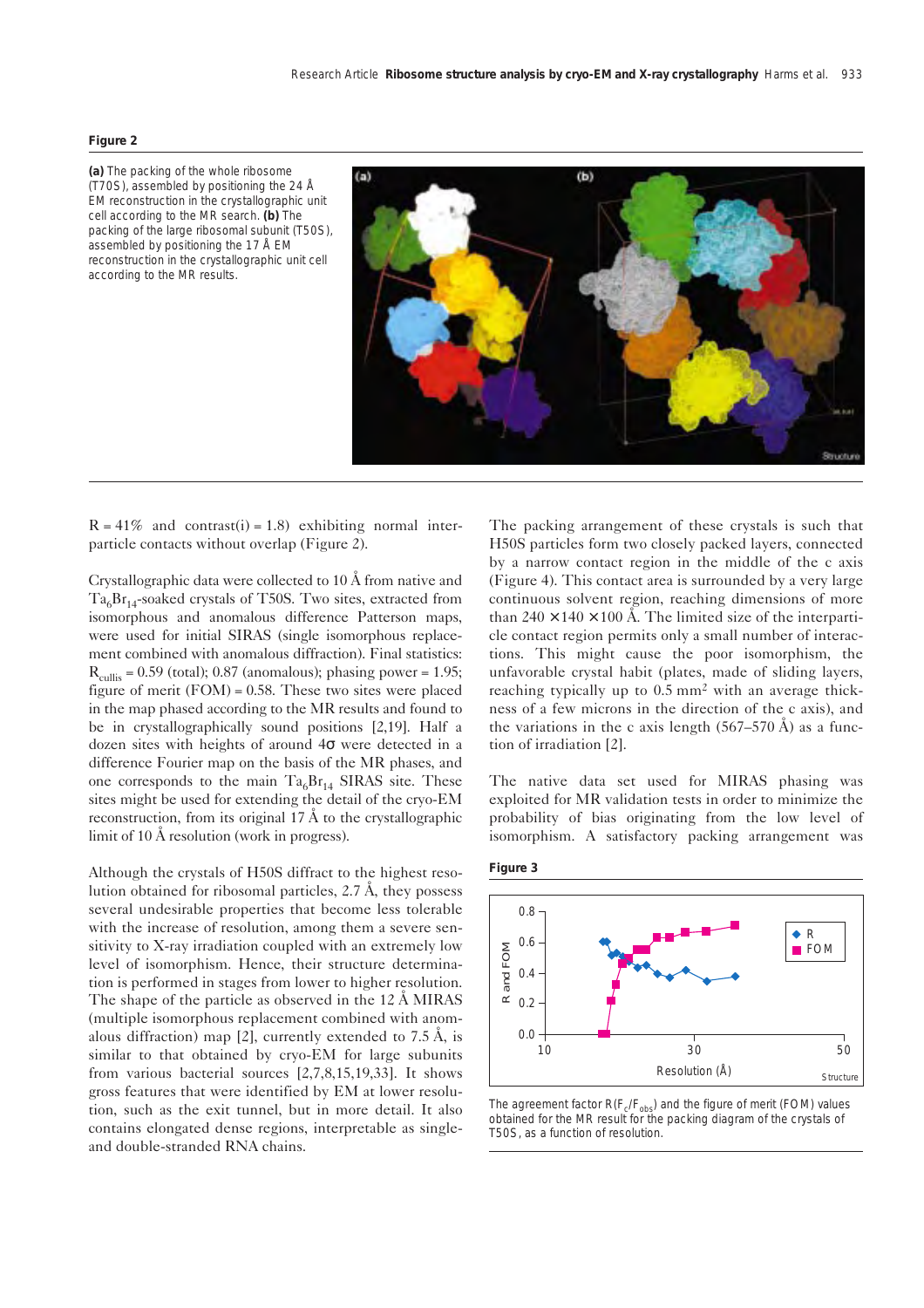



The packing arrangement of H50S crystals. **(a)** The MIRAS compatible MR packing arrangement of H50S crystals. **(b)** A slice of about 20 Å thickness of the H50S MIRAS map, showing the loose contact and the site of the main heavy atom. **(c,d)** Two slices, each of about 40 Å

thickness, of the MR solution overlaid on the MIRAS map (shown in red), highlighting the main difference between the results of the two methods. **(e)** For comparison, the result of the parallel MR studies (this figure was reproduced from [28] with permission).

obtained (93% correlation, R factor 27% for 60–90 Å and 39–50% correlation with R factor 42–47% for 30–95 Å), showing the packing observed in the MIRAS map (Figure 4). For confirming the previously determined major site of Ta<sub>6</sub>Br<sub>14</sub>, the strongest H50S derivative [32], we first established that it is detectable in difference Patterson maps constructed at lower than 17 Å, the limit dictated by the cryo-EM reconstruction.

It should be mentioned that the salts required for functional activity of H50S (2.5–3 M KCl and  $0.5$  M NH<sub>4</sub>Cl) hamper cryo-EM studies. The only available EM reconstruction of H50S was obtained using a solution of significantly lower salt concentration [28], close to that used at the initial step of H50S crystallization [1,34]. We used this low salt concentration to control the crystallization process because the crystallization terminated after a few hours in a shower of disordered microcrystals when the higher salt concentration necessary for activity was employed. Hence, we designed a procedure in which crystallization occurs in solutions with the minimum salt needed for the integrity of the particle (1.2–1.7 M KCl and 0.5 M NH<sub>4</sub>Cl), at which no functional activity was detected. Once the crystals are formed they are transferred to solutions containing the salts required for functional activity [18,34], allowing X-ray measurements under these conditions.

We used the higher resolution cryo-EM reconstruction of T50S (17 Å) for MR searches of the H50S crystals because we believed that the similarity between the active conformations of 50S in the two bacteria should be a better basis for MR searches than the similarity between active and inactive conformations from the same bacterium. This assumption was confirmed in our studies as well as studies from another group using data from crystals of H50S grown under the same crystallization conditions and an EM reconstruction of the large subunit cut from that of 70S from *E. coli* [28].

Thus, it seems that the gross conformations of the large ribosomal subunits from archea and eubacteria are rather similar, and that this similarity is maintained even in slightly different environments, as long as the integrity of the particles is not harmed. The differences among the species, however, are not negligible. Indications for them were detected even at very low resolution, as seen by the decrease in the scores with progression from 60–30 Å.

Comparison of the MIRAS and the MR maps at comparable resolution (Figure 4) showed the same packing arrangements with the same positions of the centers of mass (COM) of the particles. The main differences between the MIRAS and MR maps are in the locations assigned to L1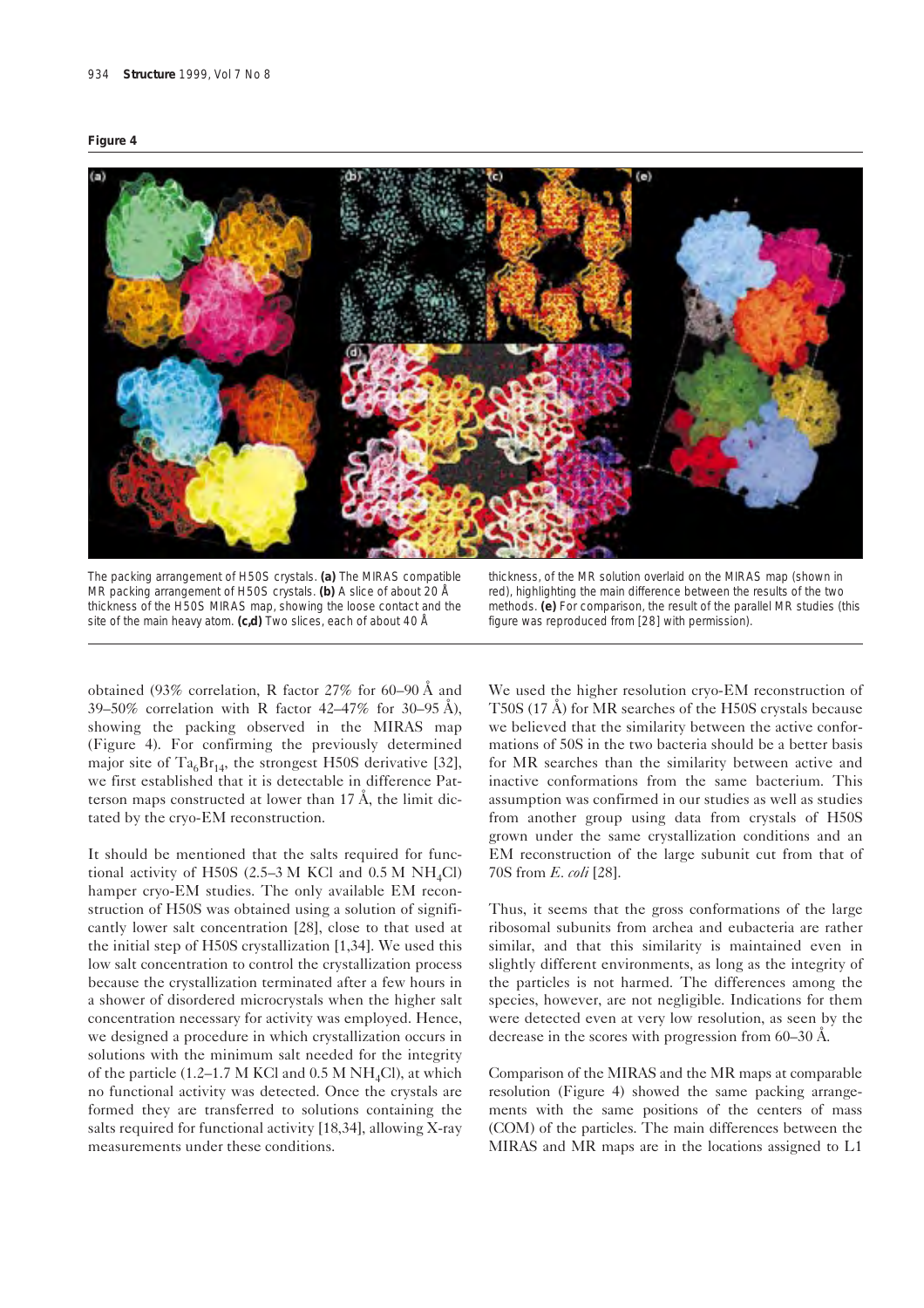and L7 proteins by EM. These two proteins are well resolved in the cryo-EM reconstructions, but diffuse into the solvent in the MIRAS map (Figure 4), probably because of the similarity in the electron density of the solution within the H50S crystals (3 M KCl) and that of proteins [2].

Similarities were detected between the MR packing arrangement and that revealed by neutron diffraction [35]. In addition, the MR-determined COMs of H50S as determined elsewhere at comparable resolution [28] are located at approximately the same position as in our studies, but with different orientation (Figure 4). This suggests a link between the variations in the orientations of the particles and the level of non-isomorphism. We therefore examined the MR solutions obtained for over two dozen H50S data sets of native, derivatized and chemically treated particles. We found that some of the data sets led to solutions with reasonable scores that fall into the category described above: similar COM positions, but variability in the orientations. Other data sets led to several unrelated solutions. The classification by COM provided a tool to discriminate between extreme and moderate deviations from isomorphism and assist in the selection of consistent data sets for MIR phasing. This approach might be unnecessary in standard cases, but it should be increasingly useful for studies of giant macromolecular complexes that yield overcrowded, flat and difficult to interpret difference Patterson maps.

The resolution of the crystallographic studies of H50S is currently being significantly extended, as a 5 Å anomalous data set of the  $Ta_6Br_{14}$  derivative gave difference Patterson maps that show a major site consistent with our lower resolution results [2]. Hence we have decided to delay the interpretation until a later stage.

### **The small ribosomal subunit: T30S**

In contrast to the impressive progress in image reconstruction of 70S ribosomes and 50S subunits, until recently the small ribosomal subunit was reconstructed to only 37 Å resolution [36]. The flexibility and instability of the small subunits is easily demonstrated. Exposure of 70S ribosomes to proteolytic enzymes resulted in complete digestion of the 30S subunits and left the 50S subunits essentially intact. Furthermore, crystallization attempts with functionally active 70S ribosomes that were formed from *in vitro* associated subunits, yielded crystals of the 50S subunits and degradation of the 30S [18,37]. For our cryo-EM reconstructions, therefore, we used the preparations that yielded the best three-dimensional crystals. Nevertheless, these yielded reconstructions at only 25 Å (Figure 5), a resolution limit that is significantly poorer than that obtained for T50S, but the highest obtained from 30S to date.

The two crystal forms of T30S that we obtained are clearly non-isomorphous (R scale above 60%), even though their unit-cell parameters are virtually identical  $(P4,2,2,$  $a = b = 405 \text{ Å}, c = 176 \text{ Å}.$  The first crystal form (called T30S-LR) was characterized about ten years ago [38], but was not extensively studied because its diffraction yielded useful data to only  $12-18 \text{ Å}$  [39]. Subtle modifications in the procedures of bacterial growth and crystal treatment recently led to a higher resolution, 3.0 Å. The current MIR 7.2 Å electron-density map of these crystals (called T30S-HR) reveals elongated dense regions similar to those detected in the nucleosome at comparable resolution levels [40] and globular or elliptic lower resolution regions, appropriate to host ribosomal proteins.

Among the main features of the 7.2 Å map are extensive pairing of the particles and an internal continuous solvent region of a fairly large size, both detected earlier by conventional negative-stain EM. The large solvent region was first observed in EM studies of positively stained thin sections of epon-embedded T30S-LR crystals (Figure 6). The pairing contacts are extremely stable and maintained even after the rest of the crystal network is destroyed. Thus, EM of dissolved T30S-HR crystals showed the majority of the particles as pairs with a typical butterflylike shape (Figure 6), similar to the organization in the crystal (Figure 7). These two prominent features were also





**(a)** Two views of the 25 Å cryo-EM reconstruction of the isolated (free) T30S. **(b)** The bound form of T30S (the cut model, obtained by removing the density assigned for T50S in the reconstruction of T70S), positioned in the same orientation as (a).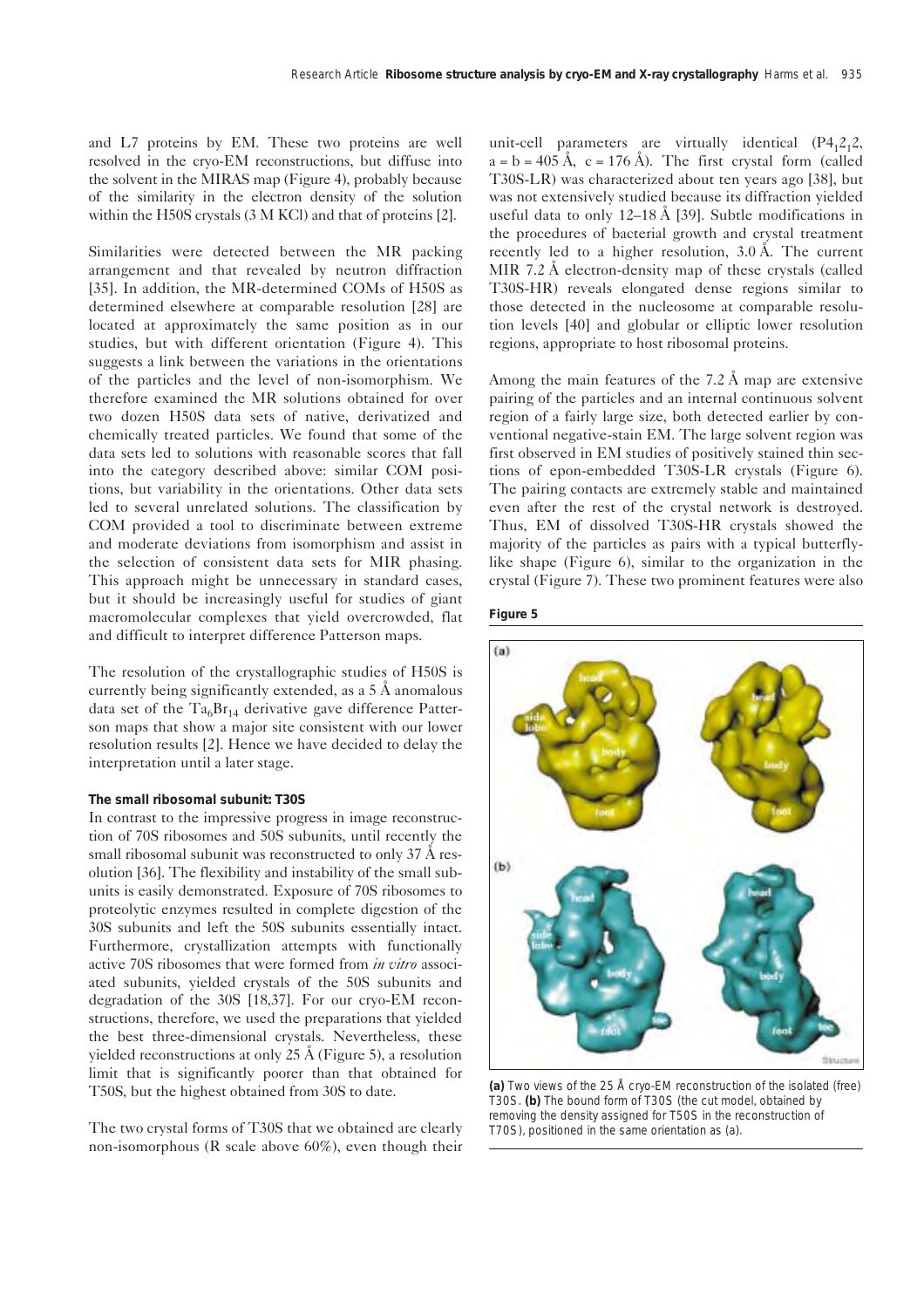observed in the MR packing diagrams of T30S-LR and T30S-HR crystals, using the reconstructions of free T30S (Figure 6). Despite the difference in scores obtained from MR searches of T30S-LR (Cf =  $66.0\%$ , R =  $46.4\%$ , contrast(f) = 1.2) and of T30S-HR (Cf =  $40.2\%$ , R =  $54.5\%$ , contrast(f) = 1.1), at a first glance the two solutions show a high degree of similarity. Indeed, the COM's of the particles are almost identical but their relative orientations differ by approximately 80°. Thus, in the HR crystals the upper part of T30S (called the head, and known to be flexible) is involved in extensive contacts, whereas in the LR form it points into the solution. It is conceivable that free movement of the heads allowed by the LR packing arrangement causes the lower resolution of this crystal form. Hindrance of these movements by the crystal network might be the reason for the higher order of the T30S-HR crystals.

Attempts to fit the contour of the cryo-EM three-dimensional reconstruction of the free 30S particle onto the MIR map met with some difficulties, because the cryo-EM and the X-ray map are different in length-to-width ratio as well as in various finer details (Figure 7). Careful inspection of the MIR map indicates, however, that the crystallized particles have a conformation similar to that of the small subunit when bound to the 50S within the 70S ribosome. To further assess this point, we computed the reconstruction of a 'bound' T30S by removing the density that was originally assigned to the 50S subunit within the threedimensional reconstruction of the T70S ribosome (Figure 5). This reconstruction, called here the 'cut' T30S,

## **Figure 6**

led to a reasonable agreement with the main features of the 7.2 Å MIR map (Figure 7). Indeed, using the data from the HR crystals, MR searches gave rise to a solution with reasonable scores  $(Cf = 52.2, R = 44.8, 40-80 \text{ Å})$  and an arrangement grossly fitting the MIR packing diagram. This arrangement, however, suffers from moderate interparticle collisions, presumably because the cut three-dimensional reconstruction does not provide an accurate representation of the conformation selected by the HR crystals.

The fitting experiments suggested that a part of the pairing contacts within the crystals utilize the 30S sites participating in the interactions with the 50S particle within the ribosome. Support for this presumed arrangement was provided recently, in a series of experiments in which DNA oligomers, complementary to several singlestranded segments of the 16S RNA, were diffused into T30S-HR crystals. We found that the infiltration of the oligonucleotide complementary to the 5′ end of the 16S RNA did not lead to any loss of crystal order. The oligomer that binds in solution to the decoding region [41,42], however, caused substantial disorder of the crystals in accordance with its location in the region involved in the pairing. It can also be a result of significant conformational changes caused by its binding.

The assumption that the T30S conformation selected by the HR crystals is close to that of active particles, led to the growth of both the HR and the LR crystals from particles trapped in their functionally active state (by chemical labeling and mild cross-linking during heat activation).



**(a)** A negatively stained preparation of carefully dissolved T30S-HR crystals observed by EM, showing the butterfly-like T30S pairs (in red circles) together with isolated particles (in green circles). The MR solutions, using the free T30S reconstruction with the X-ray

amplitudes from **(b)** T30S-LR and **(c)** T30S-HR. **(d)** A negatively stained thin section of about 500 Å thickness, obtained from an eponembedded T30S-LR crystal, in a direction approximately perpendicular to the c axis.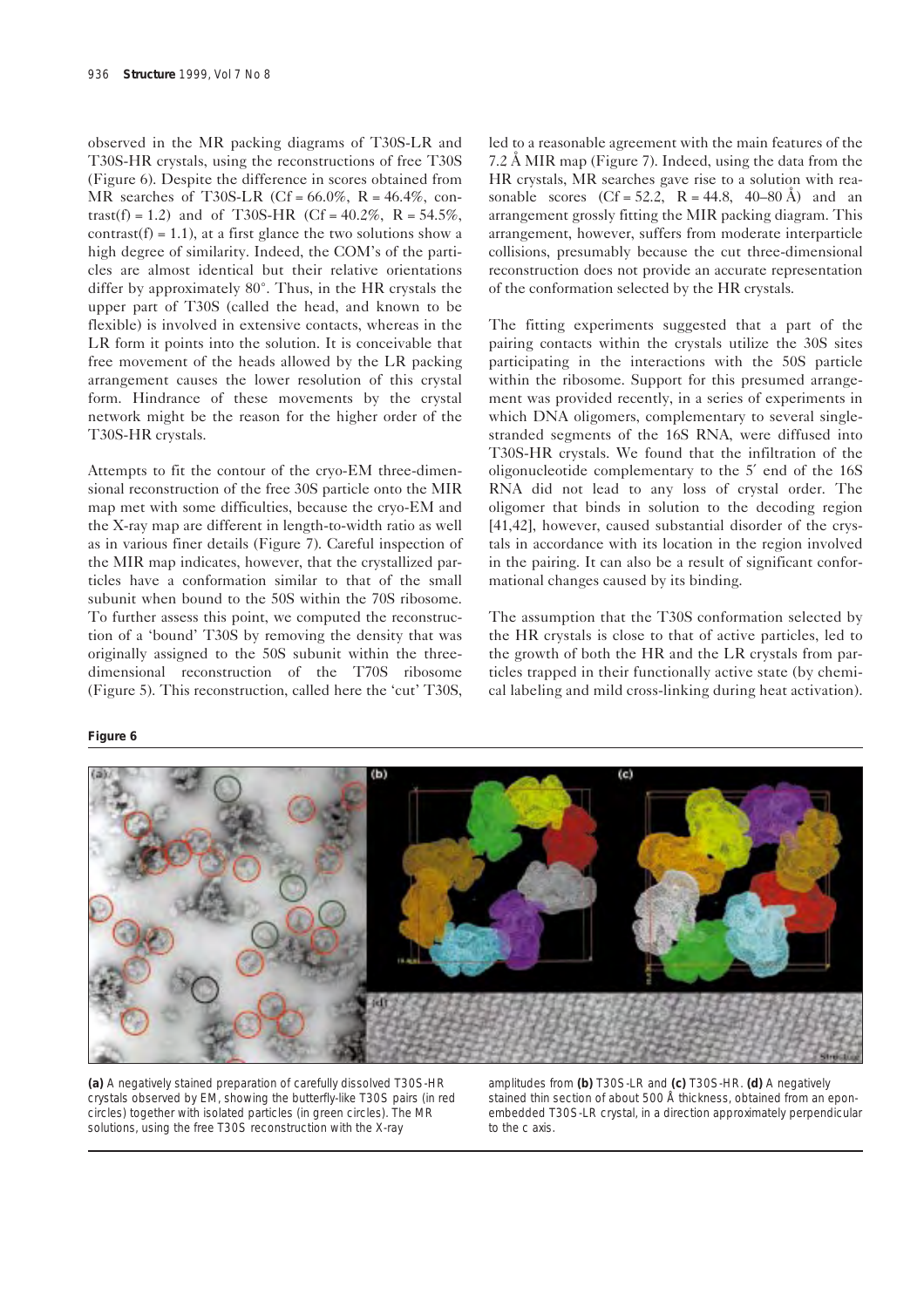#### **Figure 7**

**(a)** The free T30S reconstruction overlaid on a part of the 7.2 Å MIR map. **(b)** Three reconstructions of the 'free' T30S overlaid on the 7.2 Å MIR map. The arrows point to the particles creating the extensive contact region (the crystallographic pair). The density between them belongs to a particle in a lower unit cell. **(c)** Two reconstructions of 'cut' T30S are overlaid on the 7.2 Å MIR map. The density between these originates partially from a particle belonging to a lower unit cell. In all, the right-hand panels show the corresponding part of the 7.2 Å map.



Interestingly, when using the LR crystallization conditions, the quality of these crystals grown from the trapped particles was much higher than that of the native ones, most probably because of their enhanced homogeneity. Furthermore, taking advantage of the sizeable internal solvent region within the crystal that would allow for significant conformational rearrangements, we heat-activated [43] the crystallized particles in order to increase

the proportion of 30S particles in their active conformation. These experiments were performed on HR crystals that were found to yield moderate resolution, that is 5–6 Å instead of the expected 3–3.5 Å. Indeed, the controlled heating treatment led to a larger proportion of high quality crystals in our preparations and ensured that the main conformation studied by us is that of functionally active T30S particles.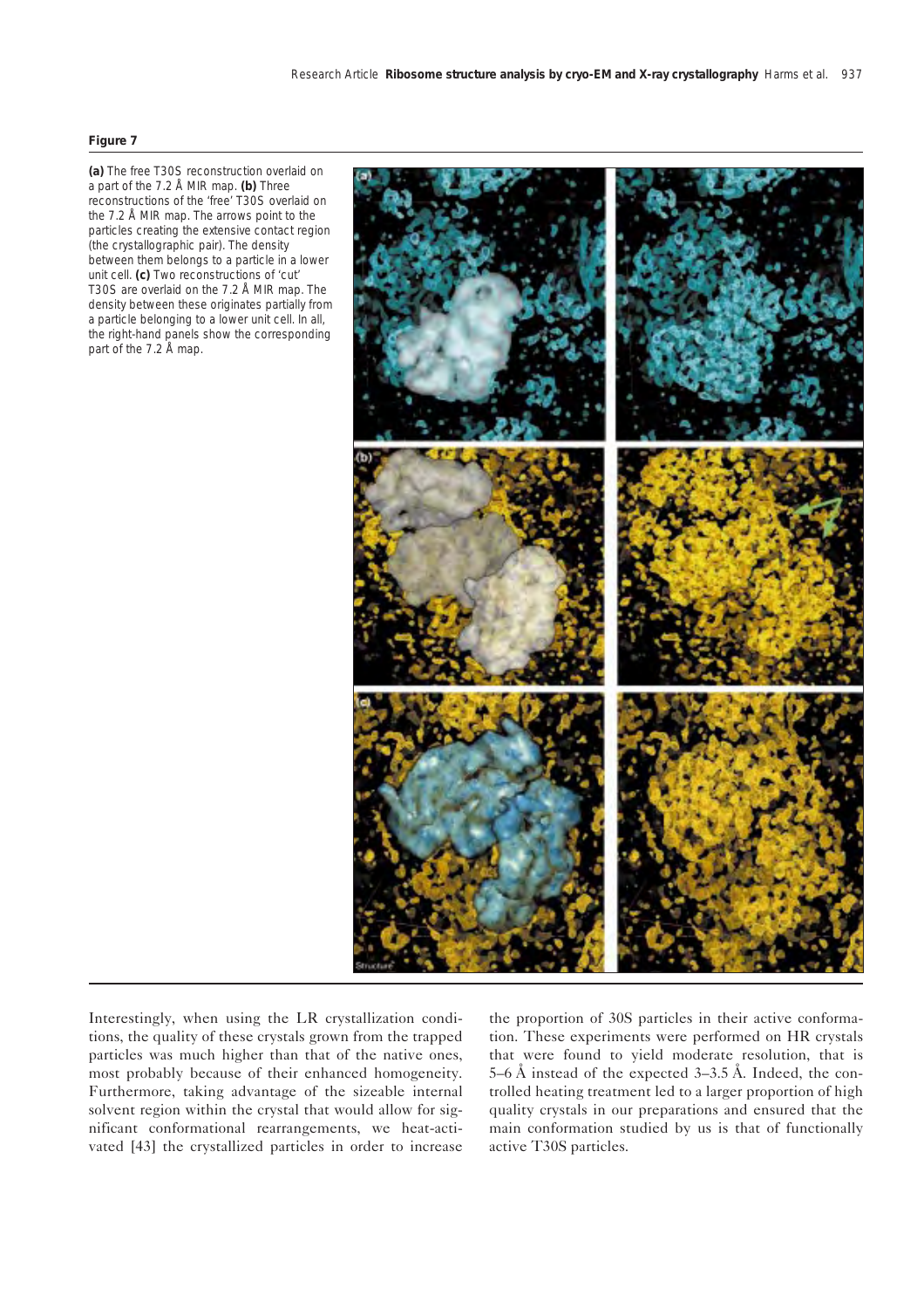# **Discussion**

Several aspects of a fruitful interplay between cryo-EM three-dimensional reconstruction and X-ray crystallography are demonstrated in our studies of the *T. thermophilus* ribosome and its two subunits. The uniqueness of the MR solution for the T70S particle, along with the various verification tests, indicates that the resulting packing assembly (Figure 2) is correct. This result, by itself, does not add to the knowledge about the ribosome's structure, beyond what is already known from cryo-EM, but confirms independently the correctness of the cryo-EM three-dimensional reconstruction. Studies on the large subunits, T50S and H50S, have led to more meaningful structural results. Enhanced detail is expected for these particles given that the 17 Å EM reconstruction of T50S might be extended to higher resolution limits by incorporating phase information obtained independently by SIRAS. These studies also provide reliable tools for assessing the correlation between crystallographically determined phases and those obtained by MR, as well as for assessment of the level of the deviation from isomorphism.

Of special interest is the interplay between cryo-EM and crystallography of T30S that intersects several aspects of electron microscopy. The 7.2 Å map, in conjunction with the cryo-EM reconstructions, indicates that the conformation selected by the HR crystals is closed to that of the 30S particle within the assembled ribosome. It also shows pairing of the crystallized particles, an observation that was confirmed by negative-stain EM investigations of partially dissolved crystals. So far no functional relevance can be assigned to the crystallographic or to the previously observed induced pairing [43,44], but it is conceivable that the extensive interparticle interactions emulate some of the contacts in which the small subunit is involved at the intra-ribosomal subunit interface and/or the contacts needed for the formation of intermediates along the path of the translation cycle.

The solvent content of the ribosomal crystals falls within the range observed for other macromolecules (55–70%); the distribution of the solvent regions, however, is rather unique. Sizeable continuous solvent regions were detected in three out of the four crystal forms of the thermophilic ribosomal particles (all of space group  $P4_12_12$ ) as well as in the form diffracting to the highest resolution, H50S, that has a different space group  $(C222<sub>1</sub>)$ . Interestingly, the lowest resolution crystals, those of T70S, show smaller solvent cavities, whereas an unusually large continuous solvent region, held rather loosely by one interparticle contact area, was found by MIRAS phasing in the crystals of H50S, the form diffracting to the highest resolution.

The usefulness of cryo-EM reconstructions in phasing data collected from crystals of large particles with no internal symmetry, such as the ribosomes, remains to be seen.

Limiting factors stem from the weak diffraction power, the radiation sensitivity and the low level of isomorphism of the crystals, as well as from the character of the EM three-dimensional reconstruction. Thus, flexible particles are likely to yield reconstructions that represent the average of large spectrums of conformations that might differ from the conformation selected by the crystals and consequently might be of little help for MR phase determination. Complications, specific to low-resolution MR studies, arise from difficulties in the verification of the MR solutions. The powerful tool for assessing the reliability of the MR results, namely the correctness of bond lengths and bond angles, that emerges while refining high-resolution structures is missing at low resolution. Even parameters that are normally available for simpler macromolecular systems, such as their volume, bear uncertainties in the case of ribosomes. In addition, maps originating from MR phases lack information about a large fraction of the crystals, namely the non-crystalline solvent, because their structure factors are obtained by back Fourier transformation of the MR assembled map. At high resolution the solvent part of the structure factors might be negligible, but at low resolution (below 8–10 Å) the non-crystalline part might reach values similar to that of the crystalline material.

The H50S crystals pose a further problem because of the high electron density of the solvent, which reaches that of proteins [45], significantly reducing the contrast between the ribosomal proteins (which account for about 35% of the total particle mass) and the solvent. Consequently, in our 12 Å MIRAS map the RNA chains are readily detectable, whereas the outline of the surface ribosomal proteins is less well resolved [2]. Furthermore, it was found that the main differences between the MIRAS map of H50S and the MR solution are in the vicinity of the regions assigned as the locations of the external ribosomal proteins (Figure 4).

The MR searches performed for the verification of the X-ray results proved to be useful for the assessment of the level of structural heterogeneity, using their relative orientations as a guide. Although the orientation information by itself — might be a rather poor indicator, when combined with the knowledge about the positions of the centers of mass, it was found to be quite useful. The ability (or inability) of the MR phases to reveal heavy-atom sites that were extracted independently by non-MR methods adds to the usefulness of the orientation information.

So far, only two of the large number of searches performed for H50S have yielded MR phases that confirmed heavyatom sites at low resolutions [2,28]. As mentioned above, these are similar in position, but different in orientation. If indeed this shows two different conformers, it is conceivable that both will lead to structure determination. The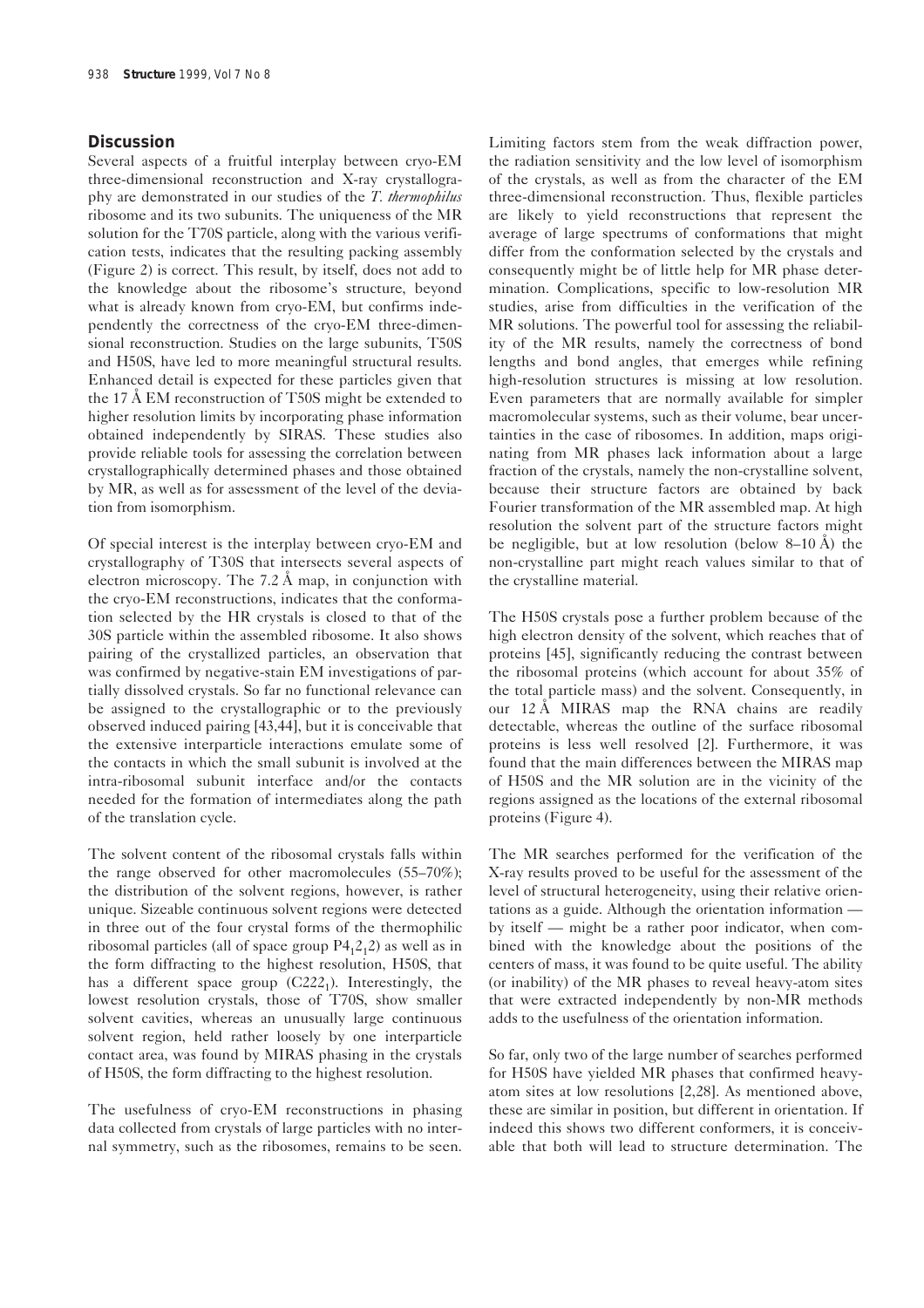$Ta<sub>6</sub>Br<sub>14</sub>$  site, revealed originally at approximately 10 Å by MIRAS [2], reconfirmed by MR, and shown to be stable at a relatively high resolution (i.e. about  $5 \text{ Å}$ ) by anomalous crystallography, raises the expectations for further progress. The key for reliable structure analysis at high resolution, however, is increasing the level of isomorphism of the H50S crystals. We aim at reducing the conformational variability of the crystallized H50S particles by inducing controlled rearrangements within the crystals, along the lines found useful for the T30S crystals, namely by heat activation, or cross-linking prior to crystallization. The halophilic system poses a greater challenge in the design of such experiments, because of the high salt concentration in the crystallization solution.

## **Biological implications**

Among all ribosomal particles that we examined, H50S and T30S yield the crystals diffracting to the highest resolution: 2.7 Å [1] and 3.0 Å [2], respectively. Whereas the crystals of H50S are highly non-isomorphous [2], we benefitted from the conformational variability of T30S in the growth of two crystal families (LR and HR), each exhibiting normal isomorphism. Consequently, an intermediate 7.2 Å multiple isomorphous replacement (MIR) map of T30S-HR was constructed, showing particles with elongated dense chains that were interpretable as rRNA, and regions fitting the size of average ribosomal proteins.

Cryo-EM reconstructions were found useful in assisting the X-ray crystallography of ribosomal particles and in highlighting several unusual aspects concerning their conformational variability. Thus, inspection of the T30S MIR map indicated that the conformation of the crystalline particles resembles that assigned to the small subunit within the reconstruction of T70S ribosomes. It is conceivable that part of the intensive interactions of T30S within the crystals (seen as pairs) exploits part of the high-affinity binding sites of T30S, such as those forming the interface between the small and large subunits within the assembled ribosome. Indeed, diffusion of DNA oligomers complementary to the 16S rRNA in the decoding region caused severe crystal damage. The destruction of the crystals suggests that the decoding region lies in the vicinity of the extensive interparticle contacts and can also indicate conformational changes that occur upon binding of this oligomer.

Following these observations, we were able to increase the number of crystals diffracting to around 3 Å from preparations showing somewhat lower quality (that is diffracting to 5–6 Å) by heat activation of the crystallized particles. We also obtained crystals of T30S that were chemically trapped in their activated state prior to crystallization and showed that the functionally active trapped particles are still sufficiently flexible to undergo further conformational changes within the crystal.

Finally, our studies are in agreement with the principle of ribosomal universality [13–17,19,45–47]. The MIRAS and MIR maps obtained by us for H50S and T30S show internal and external features revealed in ribosomes from other sources. Furthermore, we and others [28], have shown that the EM reconstructions of eubacterial ribosomal particles (E50S and T50S) are suitable for MR studies of ribosomes from archaea (H50S).

## **Materials and methods**

## *Cryo-EM reconstruction*

Ribosomes and subunits from the same preparations that gave the best three-dimensional crystals have been subjected to the cryo-EM and angular reconstruction procedures. Electron micrographs of the vitreous ice embedded specimens were taken in the liquid helium cooled microscope (SOPHIE) at a magnification of 66.000 and a defocus of about 0.9 microns. The Emil densitometer (Image Science GmbH, Berlin) was used to digitize the micrographs using a sampling step size of 14  $\mu$ m. The pixel size was coarsened by a factor of 2 resulting in a sampling of 4.48 Å per pixel on the specimen scale. All image processing was performed with the IMAGIC-V software package [4]. Approximately 4000 individually boxed particles (of T30S, T50S and T70S) were aligned using an iterative multireference alignment (MRA) scheme. Upon subsequent application of multivariate statistical analysis (MSA) data compression and classification procedures, characteristic views of ribosomes could be obtained with improved signal-to-noise ratio. The Euler angles of these two-dimensional projection images were determined using the angular reconstruction approach [3].

The data set was submitted to several rounds of iterative refinement including retrojection of the three-dimensional reconstruction, MRA using reprojections as reference images, MSA/classification, Euler angle determination, and three-dimensional reconstruction as performed previously in the reconstruction of 70S from *E. coli* [7]. The resolution of the resulting three-dimensional reconstructions was determined using the Fourier Shell Correlation [48] function with a threshold value of 3σ. The differences in resolution obtained for the various samples can be explained mainly by their different degrees of conformational variability.

#### *Crystal growth, X-ray data collection and MIR studies*

The preparations of ribosomal particles, their crystallization and treatment were performed as described earlier [1,2,31,37] with minor modifications, associated mainly with mild treatment. Activation was achieved by heating [41]. For trapping the activated state, mild crosslinking was performed. Negatively stained, epon-embedded thin sections of three-dimensional crystals and negatively stained dissolved crystals were inspected using a Philips CM-100 as in [15,16]. Synchrotron radiation (SR) crystallographic data were collected at cryotemperature and processed using the progams DENZO and SCALEPACK [49].

Data from the 70S complex crystals were collected at F1/CHESS  $(R<sub>merge</sub> = 4.7%$  and completeness = 96% over the range 17–77 Å) and from T50S crystals at BW7b/EMBL/DESY. To exploit anomalous phase information, data from the  $Ta_6Br_{14}$  derivative were collected at two wavelengths: 1.2537 Å (LIII, maximum f" peak) and 1.2547 Å (LIII near its inflection point, i.e. at maximum f′). The deviation from the Ta edge, namely 1.25530 Å, is caused by the chemical environment within the crystals and to the parameters of BW6/MPG/DESY, where these measurements were performed. Typical  $R_{merge}$  (for the three data sets) = 8.1% with completeness of 95–99%.

Data from T30S-LR crystal were collected at BW6/DESY  $(R<sub>merge</sub> = 7.9\%$ , completeness = 99.0% up to 12 Å), and from T30S-HR (and its derivatives) at F1/CHESS and ID2/ESRF. For the MR studies the shell up to 12 Å was used ( $R_{\text{merge}} = 6.2\%$ , completeness = 99.6%).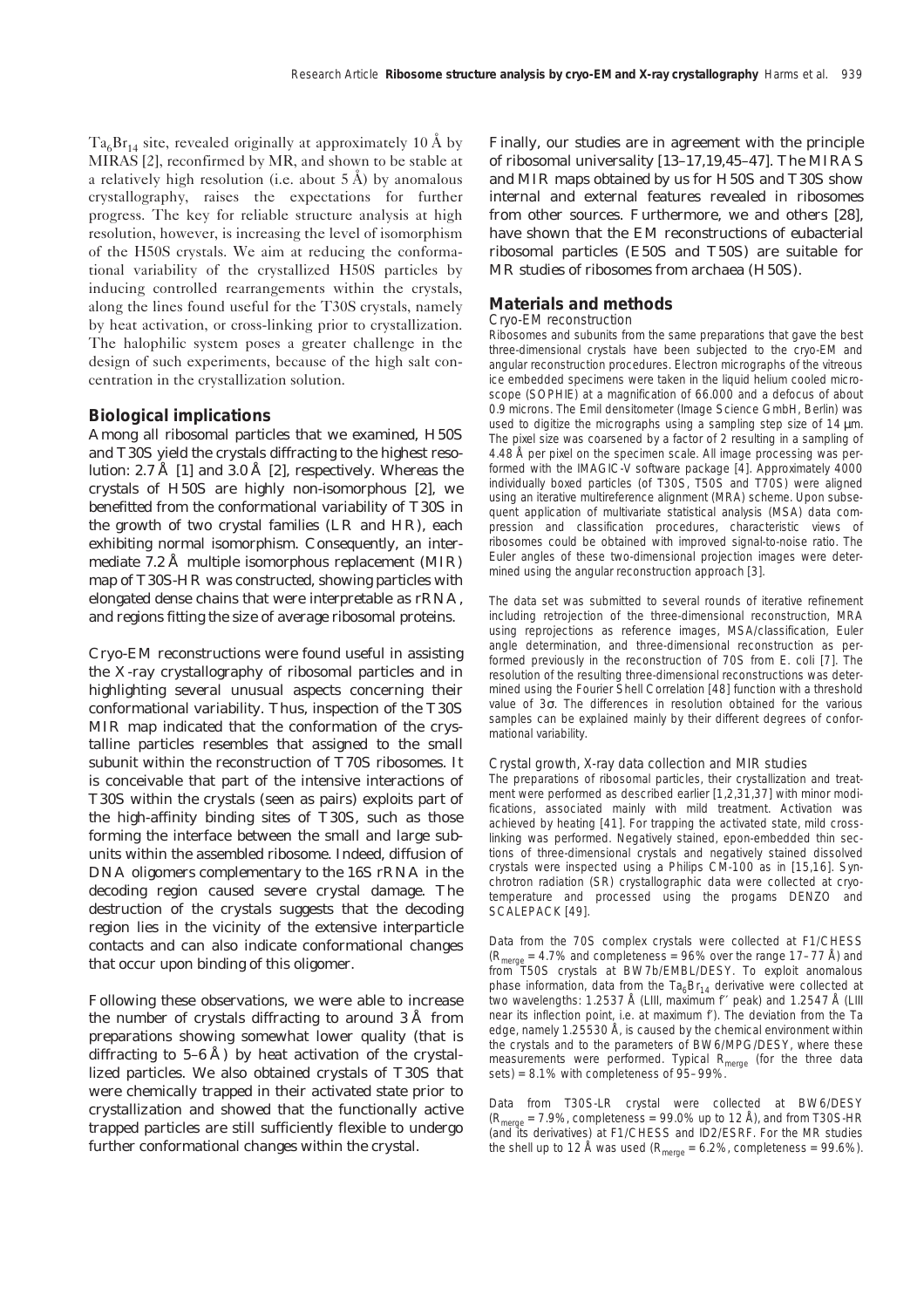For the construction of the 7.2 Å MIR map 20688 reflections in the range of 7.2–30 Å were included. The sites of the four derivatives were verified by difference Patterson and difference Fourier procedures (FOM = 0.671, phasing power up to 1.4,  $R_{\text{culling}} = 0.8 - 0.91$ ).

Data from 59 crystals of H50S, collected at several resolution ranges between 3 Å and 300 Å, were used for the MIRAS and MR studies reported here. These were collected at wavelengths 0.78–1.5 Å at the SR stations reported in the Acknowledgements section, on film, offline and online imaging-plate detectors or CCD cameras. The construction of the 12 Å MIRAS electron-density map is described in [2].

#### *Molecular replacement*

MR studies, exploiting cryo-EM three-dimensional reconstructions and SR data, rotation and translation searches, followed by rigid-body refinement, were performed using the program AMoRe [50]. The reconstructions were presented as envelopes of uniform density. Integration radii of lengths comparable to the assumed size of the ribosomal particles (i.e. 70–200 Å) were used. In order to resolve uncertainties between the X-ray and the cryo-EM data sets, the reconstructions were isotropically expanded or contracted by up to 20%, and each of the thus computed models was subjected to a full run of AMoRe. Several parameters, such as resolution shells and different integration radii, were fitted and optimized at each stage. The translation searches were performed for both enantiomorphic space groups,  $P4<sub>1</sub>2<sub>1</sub>2$  and  $P4<sub>2</sub>2<sub>1</sub>2$ . A map of the unit-cell content was assembled by placing the optimized EM model according to the MR results followed by the application of the symmetry operations. Structure factors and phases were calculated by back transforming the MR assembled map (subroutine gendd in AmoRe). Agreement factors were computed by RSTATS and FOM by SIGMAA [51]. This test was not performed for T30S because neither of its MR results was fully satisfactory.

The searches for T70S were performed as follows. Rotations: 20–40, 20–50, 30–40, 20–34, 25–40 and 20–27 Å; integration radii 106–242 Å; translations: 20–40 and 20–60 Å; rigid-body refinement: 20–40, 20–60 and 20–80 Å; expansion/shrinkage = 0–20%. For T50S, rotation: 20–40, 17–35 and 18–67 Å; translation 20–40, 16–47 and 18–30 Å; rigid-body refinement 20–40 Å; integration radii = 113–133 Å; shrinkage 4%. For T30S, rotation: 25–40 Å; integration radii = 70–160 Å; translation and rigid-body refinement at 25–50 and 25–95 Å. For the 'free' model, optimal solution was obtained with 6% shrinkage (LR) and 0% (HR). No contraction/expansion was needed for the 'cut' T30S because it was obtained from optimized T70S and T50S. Over two dozen H50S data sets were searched, using rotation radii of 17–90 Å.

## **Acknowledgements**

We are exceptionally grateful to the late HG Wittmann, with whom these studies were initiated. We thank M Safro for active participation in the phasing attempts, F Zemlin for the use the SOPHIE EM, W Preetz and M Pope for their generous gifts of heavy-atom compounds, W Traub for his constructive comments and A Podjarny for valuable suggestions. We also thank K Anagnostopoulos and H Avila for producing the cDNA oligomers and H Bartels, WS Bennett, H Hansen, D Janell, S Weinstein, M Peretz, M Piolleti, S Krumbholtz, T Auerbach, M Kessler, C Radzwill, R Albrecht, C Glotz, K Knaack, M Laschever, Y Halfon, S Meier, J Muessig and C Paulke for their participation in the different stages of these studies. Data were collected at EMBL and MPG beamlines at DESY; F1/CHESS, ID2,ID13,D2AM/ESRF, BL26/PF/KEK, and ID19/APS. Support was provided by the US National Institute of Health (NIH GM 34360), the German Ministry for Science and Technology (BMBF 05- 641EA), the European Community (B104 CT 972188), BBSRC (28/SBD07611) and the Kimmelmann Center for Macromolecular Assembly at the Weizmann Institute. AY holds the Martin S Kimmel Professorial Chair.

## **References**

1. von Boehlen, K., *et al.,* & Yonath, A. (1991). Characterisation and preliminary attempts for derivatisation of crystals of large ribosomal subunits from *Haloarcula marismortui*, diffracting to 3 Å resolution. *J. Mol. Biol.* **222**,11-15.

- 2. Yonath, A., *et al.,* & Franceschi, F. (1998). The quest for the molecular structure of a large macromolecular assembly exhibiting severe nonisomorphism, extreme beam sensitivity and no internal symmetry. *Acta Crystallogr. A* **54**, 945-955.
- 3. van Heel, M. (1987). Angular reconstitution: *a posteriori* assignment of projection directions for 3D reconstructions. *Ultramicroscopy* **21**, 111-124.
- 4. van Heel, M., Harauz, G. & Orlova, E. (1996). A new generation of the IMAGIC image processing system (Image Science GmbH Berlin). *J. Struct. Biol.* **116**, 17-24.
- 5. Radermacher, M., Wagenknecht, T., Verschoor, A. & Frank, J. (1987). Three-dimensional reconstruction from single-exposure, random conical tilt series applied to the 50S ribosomal subunit. *J. Microscopy* **146**, 113-136.
- 6. Frank, J. (1996). *Three-Dimensional Electron Microscopy of Macromolecular Assemblies.* Academic Press, San Diego.
- 7. Stark H., *et al.,* & van Heel M. (1995). The 70S *E. coli* ribosome at 23 Å resolution: fitting the ribosomal RNA. *Structure* **3**, 815-821.
- 8. Frank, F., *et al.,* & Agrawal, R.K. (1995). A model of protein synthesis based on cryo electron microscopy of the *E. coli* ribosome. *Nature* **376**, 441-444.
- 9. Agrawal, K.R., Penczek, P., Grassucci, R.A., Li, Y., Leith, A.D., Nierhaus, K.H & Frank, J. (1996). Direct visualization of A-, P- and Esite tRNA in the *E. coli* ribosome. *Science* **271**, 1000-1002.
- Stark, H., *et al.*, & van Heel, M. (1997). Arrangement of the tRNAs in pre- and post translational ribosomes revealed by electron cryomicroscopy. *Cell* **88**, 19-28.
- 11. Stark, H., Rodina, M.V., Rinke-Appel, J., Brimacombe, R., Wintermeyer, W. & van Heel, M. (1997). Visualization of elongation factor Tu in the *E. coli* ribosomes. *Nature* **389**, 403-406.
- 12. Agrawal, K.R., Penczek, P., Grassucci, R.A. & Frank, J. (1998). Visualization of the elongation factor G on *E. coli* 70S ribosome: the mechanism of translation. *Proc. Natl Acad. Sci. USA* **95**, 6134-6138.
- 13. Malhotra, A., *et al.*, & Frank, J. (1998). *E. coli* 70S ribosome at 15 Å resolution by cryo-electron microscopy: localization of fMet-tRNAf Met and fitting of L1 protein. *J. Mol. Biol.* **280**, 103-115.
- 14. Milligan, R. & Unwin, P.N.T. (1986). Location of the exit channel for nascent proteins in 80S ribosomes. *Nature* **319**, 693-696.
- Yonath, A., Leonard, K.R. & Wittmann H.G. (1987). A tunnel in the large ribosomal subunit revealed by three-dimensional image reconstruction. *Science* **236**, 813-816.
- 16. Arad, T., Piefke, J., Weinstein, S., Gewitz, H.S., Yonath, A. & Wittmann, H.G. (1987). Three-dimensional image reconstruction from ordered arrays of 70S ribosomes. *Biochimie* **69**, 1001-1006.
- 17. Yonath, A. & Berkovitch-Yellin, Z. (1993). Hollows, voids, gaps and tunnels in the ribosome. *Curr. Opin. in Struct. Biol.* **3**, 175-180.
- 18. Berkovitch-Yellin, Z., Bennett, W.S. Yonath, A. (1992). Aspects in structural studies on ribosomes. *CRC Rev. Biochem. Mol. Biol.* **27**, 403-444.
- 19. Yonath, A. & Franceschi, F. (1998). Functional universality and evolutionary diversity: insights from the structure of the ribosome. *Structure* **6**, 678-684.
- 20. Berkovitch-Yellin, Z., Wittmann, H.G. & Yonath, A. (1990). Low resolution models for ribosomal particles reconstructed from electron micrographs of tilted two-dimensional sheets: tentative assignments of functional sites. *Acta Crystallogr. B* **46**, 637-644.
- Jack, A. Harrison, S.C. & Crowther, R.A. (1975). Structure of tomato bushy stunt virus: comparison of results obtained by EM and X-ray diffraction. *J. Mol. Biol.* **97**, 163-172.
- 22. Rossmann, M.G. (1995). *Ab initio* phase determination and phase extension using non-crystallographic symmetry. *Curr. Opin. Struct. Biol.* **5**, 650-655.
- 23. Urzhumtzev, A., Podjarny, A. (1995). On the solution of the molecular replacement problem at very low resolution: application to large complexes. *Acta Crystallogr. D* **51**, 888-895.
- 24. Loewe, J., Stock, D., Jap, B., Zwickl, P., Baumeister, W. & Huber, R. (1995). Crystal structure of the 20S proteosome from Archeon *T. acidophilum* at 3.4 Å resolution. *Science* **268**, 533-539.
- 25. Braig, K., Otwinowski, Z., Hedge, R., Boisvert, D.C., Joachimiak, A., Horwich, A.L. & Sigler, P.B. (1994). The crystal structure of the bacterial chaperonin at 2.8 Å. *Nature* **371**, 578-582.
- 26. Luger, K., Maeder, A.W., Richmond R.K., Segent, D.F. & Richmond, T.J. (1997). Crystal structure of the nucleosome core particle at 2.8 Å resolution. *Nature* **389**, 251-260.
- Rayment, I., Holder, H., Whittaker, M., Yohn, C., Lorenz, M., Holmes, K. & Milligan, R. (1993). Structure of the actin-myosin complex and its implications for muscle contraction. *Science* **261**, 58-65.